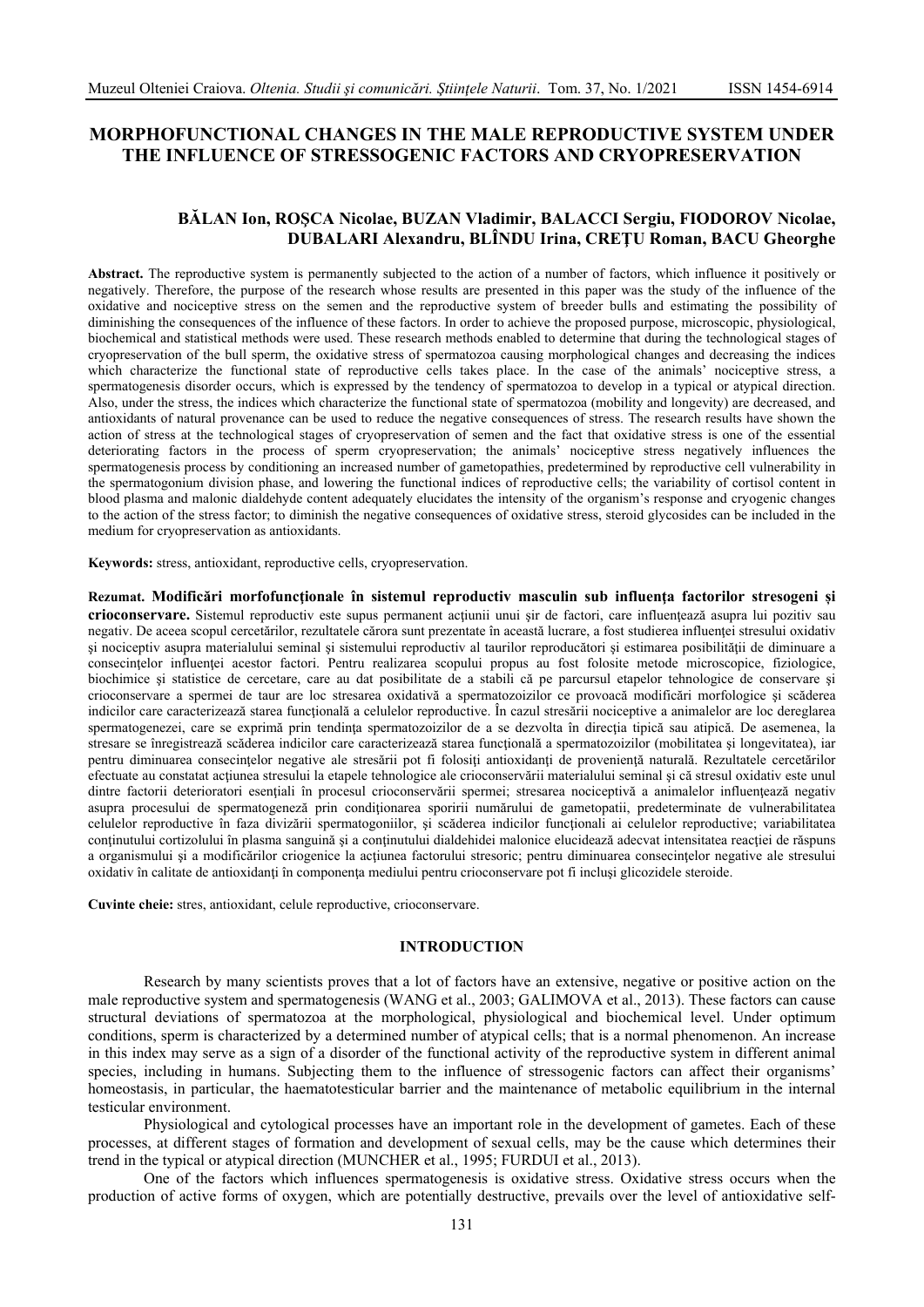defense. Then, this causes cell destruction. Oxidative stress is found in approximately 50% of the infertile men (BOZHEDOMOV et al., 2011). Active oxygen forms, including oxygen ions, free radicals and hydrogen peroxide, can cause infertility by two mechanisms. The first is characterized by the destruction of the membranes of spermatozoa. As a result, their mobility and ability to fertilize the egg fall. The second - by the possibility of influencing the spermatozoon DNA, which can result in the transmission of the damaged DNA information at the time of fertilization (WANG et al., 2003; BOZHEDOMOV et al., 2011). In some research, it is proven that the introduction of antioxidants can diminish the level of DNA fragmentation in spermatozoa. This confirms the hypothesis that the occurrence of DNA fractions is very often linked to oxidative stress. In addition to the above, to prevent increased DNA fragmentation in ejaculate spermatozoa, we propose using testicular sperm for fertilization (BOISSONNEAULT, 2002; WANG et al., 2003). This imbalance occurs either due to the reduction in the defence capacity of antioxidants or to the interaction with oxidative substances causing the birth of free radicals. Due to their instability, they are trying to achieve structural stability, sharing the free electron with electrophilic groups from any nearby molecule (lipids, proteins, carbohydrates or nucleic acids) (PIERCE et al., 2004). This determines a series of chain reactions that lead to the depolarization of the mitochondrial membrane, the release of cytochrome C, cause injuries to nucleic acids and oxidize the polyunsaturated fatty acids, which leads to cell death. In this process, in the regulation of apoptosis, the reactive oxygen species play an important role, being involved in both the mitochondrial, intrinsic path and the extrinsic one.

The oxidative stress caused by free radicals, such as superoxide, which easily diffuses through the cell membrane, altering the structure and functions of many cell molecules (lipids, proteins, nucleic acids), is responsible for most lesions that appear (YARIBEYGI et al., 2017).

Their consequences are multiple and include changes in mitochondrial activity, ATP destruction and apoptosis. Reactive oxygen species produce an oxidation of lipids, resulting in mitochondrial dysfunctions and negative effects on the transport of metabolites. As a result, membrane fluidity decreases, increasing their permeability to substances that cannot normally cross the membranes, and the effect is the occurrence of membrane protein lesions. Metallic cations of Cu and Fe accelerate lipid oxidation (MICLEA et al., 2010).

Free radicals and other reactive species come either from essential and normal metabolic processes or from external sources such as X-ray exposure, ozone, cigarette smoke, air pollutants, industrial chemicals, etc. A proposed classification of free radical sources is as follows: internal sources, external sources and physiological factors (GREABU, 2001).

Physiological factors refer to stress, emotions and conditions of disorders in the biological system and are responsible for producing free radicals.

A wider debate is required for a full elucidation of external sources and, in particular, internal ones. Internal sources may be enzymatic reactions that serve as free radical sources. They include the reactions involved in the respiratory chain, in phagocytosis, prostaglandin synthesis and the cytochrome P450 system. Some internal sources generating free radicals are mitochondria, xanthine oxidases, phagocytes, reactions involving iron and other transition metals, peroxisomes, the arachidonic acid metabolism pathway, physical exercise, etc. (GREABU, 2001).

External sources include non-enzymatic reactions of oxygen with organic compounds. Free radicals also appear in reactions that are initiated by ionizing radiation. Several external sources of free radicals are cigarette smoke, environmental pollutants, radiation, ultraviolet light, ozone, certain drugs, pesticides, anaesthetics and industrial solvents.

In the context of the above considerations, the proposed research purpose was to study the possibility of diminishing the negative influence of stress in the process of cryopreservation of the bull semen.

#### **MATERIAL AND METHODS**

The research has been carried out within the Laboratory Physiology and Reproductive Health, where appropriate conditions have been organized for experiments. In the experiments, breeding bulls were included, from which during that time, with a certain periodicity, blood samples were taken and semen was harvested in all the periods: pre-experimental, experimental and post-experimental. In both groups (experimental and reference) five black-spotted bulls, aged between 1.5-1.7 years, were included. The semen, harvested before and after exposure of the males to stress, was cryopreserved according to the technological protocol. Alternating electric current with a voltage of 20 V was used as a stress factor, a method approved by the bioethics commission of the Institute of Physiology and Sanocreatology. For the determination of animal stress, the concentration of cortisol in blood plasma and the content of the final product of lipid peroxidation - malonic dialdehyde were studied.

For the determination of steroid hormones in bull blood plasma, before and after stressing animals, the specific and sensitive radiological method was used, based on the isotopic amelioration effect in the radioactively marked antiserum steroid system according to the described method (ROŞCA, 2000). Radiometry was performed by using Ultra-Beta 1280 scintillation control, produced by A/O (Sweden-Finland).

The concentration of the studied hormone was determined in standard nmol/ml units according to the following formula: $A= k * a : B * c$ , where:

A – the concentration of the studied hormone in the units of measurement;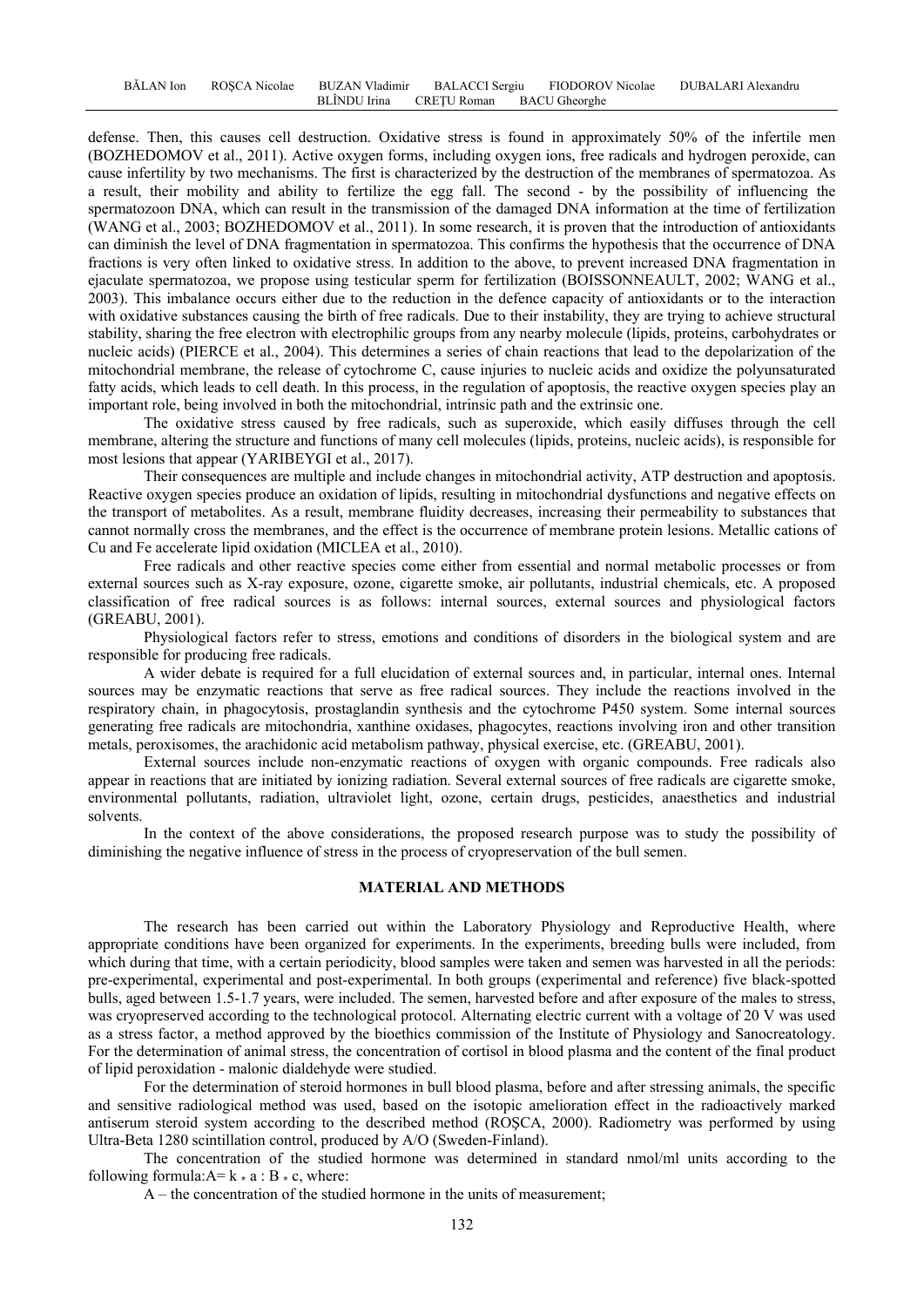- $k -$  the content of the studied hormone in dry residues of the extract;
- a the volume of organic solvent taken for extraction;
- B the volume of the extract taken for evaporation;
- c the volume of blood serum used for extraction.

The determination of malonic dialdehyde activity in blood plasma was performed according to the procedure described by the authors (GALAKTIONOVA et al., 1998). The principle of the method consists in the following: the final product of lipid peroxidation - malonic dialdehyde (MDA) forms with thiobarbituric acid a colourful trimethyl complex, whose intensity is directly proportional to the MDA concentration in the studied sample. The optimal content of antioxidants in the synthetic medium lactose-glycerol-yolk was determined by the consecutive variability method according to (BORONCIUC & BALAN, 2008).

The determination of the content of malonic diadehyde, as one of the final products of lipid peroxidation, in reproductive cells was performed according to the Vladimirov and Arceacov method, amended for this by the Laboratory scientists with concretization of the calculation formulas (BORONCIUC & BALAN, 2008). The aim of modifying this method is to separate gametes from seminal plasma by centrifugation and to determine their concentration in the studied samples instead of protein.

As antioxidants, we used steroid glycosides obtained from different plants at the Institute of Genetics of the Academy of Sciences of Moldova and politely presented for the research.

Methods for assessing physiological indices were produced by determining in the semen the number of sperm in a unit volume (cell concentration index), the number of live sperm with rectilinear motion (mobility index) and the duration of their survival at a certain temperature (longevity index). The studied indices were determined at a temperature of 35 ºC. The estimation of pathological forms in sperm consists in determining the number of sperm with an abnormal appearance as a result of their morphological examination by the method of luminescent microscopy.

The statistical analysis of experimental data was performed by using parametric criteria by Student. The authentic differences between the reference and the experimental groups were considered to be statistically significant - P<0.05.

### **RESULTS AND DISCUSSION**

In the assisted bovine breeding techniques, cryopreserved sperm is widely used. However, freezing-defreezing makes cells much more sensitive to reactive oxygen species (ROS). When ROS are found in physiological quantities, they are involved in regulating multiple cellular mechanisms. Increased levels of ROS generate oxidative stress and lead to lesions of nucleic acids, proteins, cell membranes, and ultimately to cell death.

This phenomenon is confirmed by the data experimentally obtained at the technological stages of bull sperm freezing. The obtained results are shown in table 1.

| No. crt  |                                         | The final product of lipid oxidation |  |
|----------|-----------------------------------------|--------------------------------------|--|
|          | Technological stage of seminal material | Malonic dialdehyde, nmol/ml          |  |
|          | Dilution                                | $20.4 \pm 1.34$                      |  |
| <u>.</u> | Refrigeration                           | $30.8 \pm 3.02$                      |  |
|          | Freezing-Defreezing                     | $50.5 \pm 2.01*$                     |  |

Table 1. The contents of malonic dialdehyde in bull sperm at the cryopreservation stages.

Note:  $*$  The difference is statistically significant between the technological stages of dilution, refrigeration and freezing-defreezing (P<0.05).

The analysis of the table data shows that at the cryopreservation of the bull sperm the content of malonic diadehyde increases 2.5 times, from  $20.4 \pm 1.34$  to  $50.5 \pm 2.01$  nmol / billion (P < 0.05), which suggests the existence of oxidative stress. At the same time, it has been demonstrated that the freezing-defreezing process reduces the glutathione concentration by 78%, and the superoxide dismutase (SOD) activity by 50% in bovine spermatozoa. Lipid peroxidation, found after sperm cryopreservation, is due to the decrease in SOD activity, characteristic of oxidative stress, that occurs during and / or after the freezing-defreezing process. The course of these processes partially explains the harmful effect of cryopreservation on the viability of the gametes. Changes in lipids due to ROS and spatial changes in membrane structures may cause various cryogenic lesions (MOREIRA et al., 2010). Sperm, in turn, generates low and controlled free radical concentrations, in particular superoxides, hydrogen peroxides and nitric oxide, as they act as mediators in ensuring capacities, hyperactivation and acrosome reaction. The latter are essential for the acquisition of the fertilization capacity of the spermatozoon and for attachment to the zona pellucida.

The continuity of research aimed at diminishing the influence of oxidative stress in the process of bull seminal material cryopreservation. For this purpose, the efficacy of steroid glycosides in the neutral synthetic medium has been studied concerning the physiological indices of defreezed gametes. The results obtained are shown in table 2.

The data presented in this table demonstrate that Petumozid-2, Rusticozid and Asparagozid-H have the clearest antioxidative property. These substances can be used in the practice of bull sperm cryopreservation.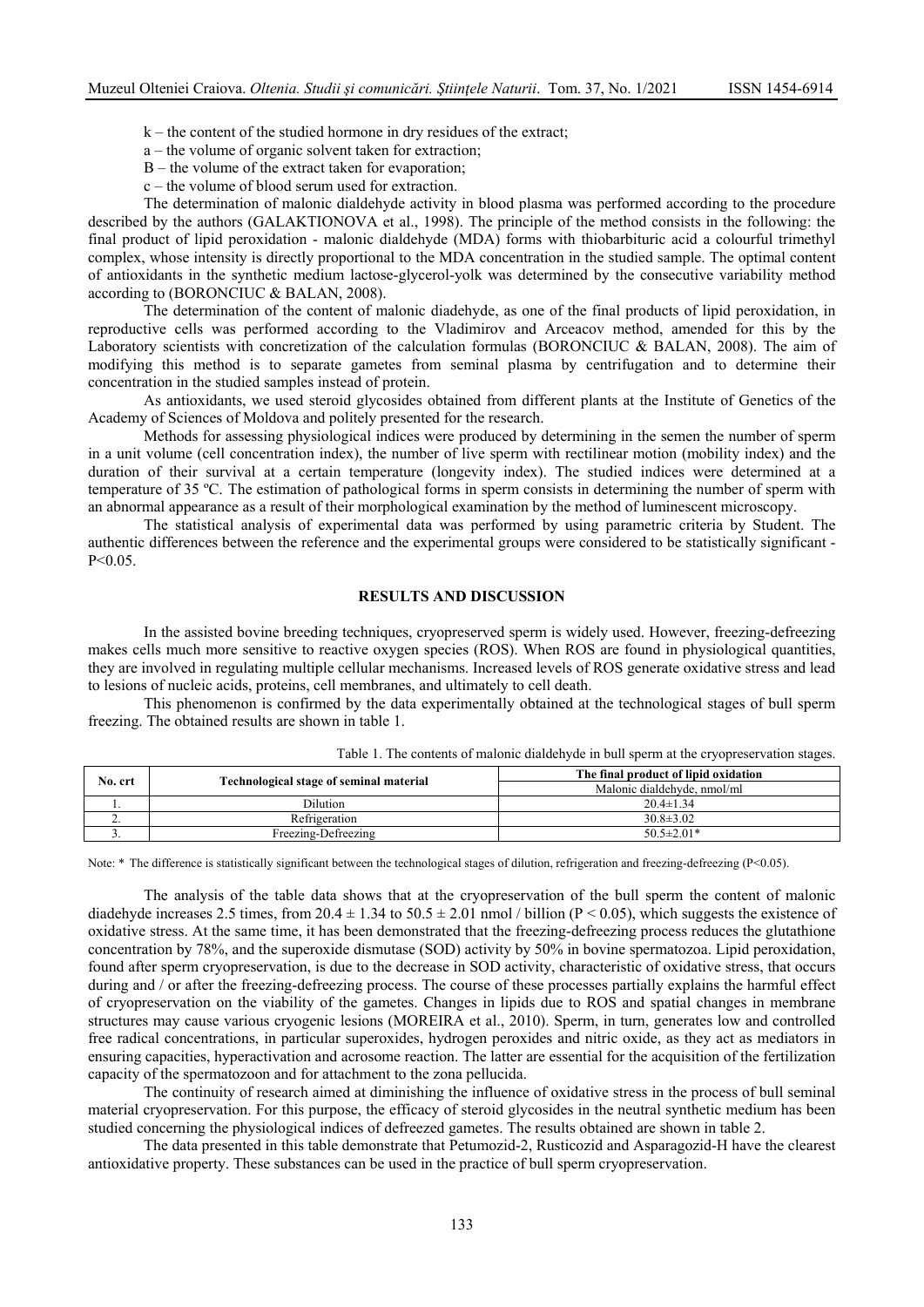In another series of experiments, the morpho-functional change in gametes depending on the nociceptive stress of bulls was studied. In particular, cortisol was investigated, which is a hormone produced by the body in a stressful situation, and its increased and decreased levels lead to pathologies.

| Name of steroid glycoside and its content, mg | Indices of defreezed sperm |                            |  |
|-----------------------------------------------|----------------------------|----------------------------|--|
| $/100$ ml of medium                           | Mobility of gametes, score | Survival of gametes, hours |  |
| Petumozid-2                                   | $3.8 \pm 0.12*$            | $5.6 \pm 0.25$             |  |
| (0.125)                                       | $3.4 \pm 0.10$             | $5.2 \pm 0.58$             |  |
| Rusticozid                                    | $3.8 \pm 0.12*$            | $6.8 \pm 0.20$             |  |
| (0.125)                                       | $3.4 \pm 0.13$             | $6.2 \pm 0.37$             |  |
| Melangozid                                    | $3.7 \pm 0.18$             | $4.0 \pm 0.31$             |  |
| (0.015)                                       | $3.6 \pm 0.07$             | $3.4 \pm 0.30$             |  |
| Liliea-H                                      | $4.2 \pm 0.28$             | $5.2 \pm 0.31$             |  |
| (0.156)                                       | $3.6 \pm 0.33$             | $4.5 \pm 0.50$             |  |
| <b>Triozid Liliea</b>                         | $4.1 \pm 0.11$             | $7.4 \pm 0.27*$            |  |
| (0.312)                                       | $3.8 \pm 0.22$             | $6.4 \pm 0.27$             |  |
| Asparagozid-H                                 | $4.4 \pm 0.11*$            | $5.4 \pm 0.27$             |  |
| (0.312)                                       | $3.5 \pm 0.11$             | $4.2 \pm 0.74$             |  |

Table 2. The influence of steroid glycosides on the physiological indices of defreezed bull spermatozoa.

Note: \* The difference is statistically significant considering comparison with the reference in the denominator, where no antioxidants were included. In brackets, the optimal glycoside content in 100 ml of medium is presented.

The concentration of cortisol determined by the adrenal and occurrring in the blood is directly involved in maintaining the nutrient balance and control of carbohydrate metabolism.

Recent data suggests the important role of cortisol in the response reactions of the organism to stress (TSIGOS et al., 2020). Due to the hormone and the reproductive system connection, in order to determine the stress state of the experimental animals, the cortisol content in the blood plasma was studied. Results of the stress conditions research are shown in table 3.

|         |                   |                               | ັ                         |
|---------|-------------------|-------------------------------|---------------------------|
| No. crt | Breeding bull No. | Contents of cortisol, nmol/ml |                           |
|         |                   | Before stress (reference)     | After stress (experiment) |
|         |                   |                               | 62.8                      |
|         |                   | LD.4                          | 44.9                      |
|         |                   |                               |                           |
|         | M±m               | $15.6 \pm 0.99$               | 53.6±6.33*                |

Table 3. Variations in the cortisol contents in the blood plasma of breeding bulls under stress.

Note: \* The difference is statistically significant between the experimental and the reference lot (P<0.05).

The results in Table 3 demonstrate the stress state of the animals because the cortisol level in the stressed bulls' blood plasma is 3.5 times higher than that in the reference lot. The concentration of cortisol in the experimental lot was 53.6±6.33 nmol/ml versus 15.6±0.99 nmol/ml in the control lot. On the basis of the increased cortisol contents in the blood plasma, which serves as an indicator of the organism's stress, it can be concluded that the experimental animals reacted to the stressful factor to which they were subjected.

Subsequent research in the post-stress period has demonstrated that there was an increase in the number of pathological cells two weeks after the stressing of the breeding bulls, especially in the first series of the experiments. A higher number of gametopathies was found over 53 days in the first series of experiments, and in the second series of experiments - over 50 days after beginning to stress the animals. The quantity of pathological gametes amounted to 86.7±2.06 and 67.4±3.01%, corresponding to both lots. The high percentage of atypical spermatozoa was preserved till the end of the experiment, which lasted 141 days. After the end of the experiments, in connection with the low quality of the semen, the bulls were sent to the slaughterhouse.

Based on the results obtained and given that the period of spermatogenesis in bulls continues about 60 days (ROȘCA, 2000; FURDUI et al., 2013), one might argue that the nociceptive animal stress causes spermatogenesis disorder at all stages of its course (the phases of division, growth, maturation). Thus, the recording of the pathological cell content threshold demonstrates the vulnerability of reproductive cells at the phase of spermatogonium division.

At the same time, the physiological status of the animal organism can also be assessed by the content of one of the products of lipid peroxidation – malonic dialdehyde in the blood plasma. The results of the spectrophotometric research of malonic dialdehyde are shown in table 4.

| Table 4. The contents of malonic dialdehyde in the blood plasma of breeding bulls under nociceptive stress. |  |  |  |
|-------------------------------------------------------------------------------------------------------------|--|--|--|
|-------------------------------------------------------------------------------------------------------------|--|--|--|

| No.      | Breeding bull No. | Contents of malonic dialdehyde (u.c.) |                           |
|----------|-------------------|---------------------------------------|---------------------------|
|          |                   | Before stress (reference)             | After stress (experiment) |
| .,       |                   | 0.340                                 | 0.560                     |
| <u>.</u> |                   | 0.360                                 | 0.555                     |
| J.,      | Ш                 | 0.340                                 | 0.556                     |
|          | M±m               | $0.347 \pm 0.009$                     | $0.557 \pm 0.006*$        |

Note: \* The difference is statistically significant between the experimental and the reference lot (P<0.05).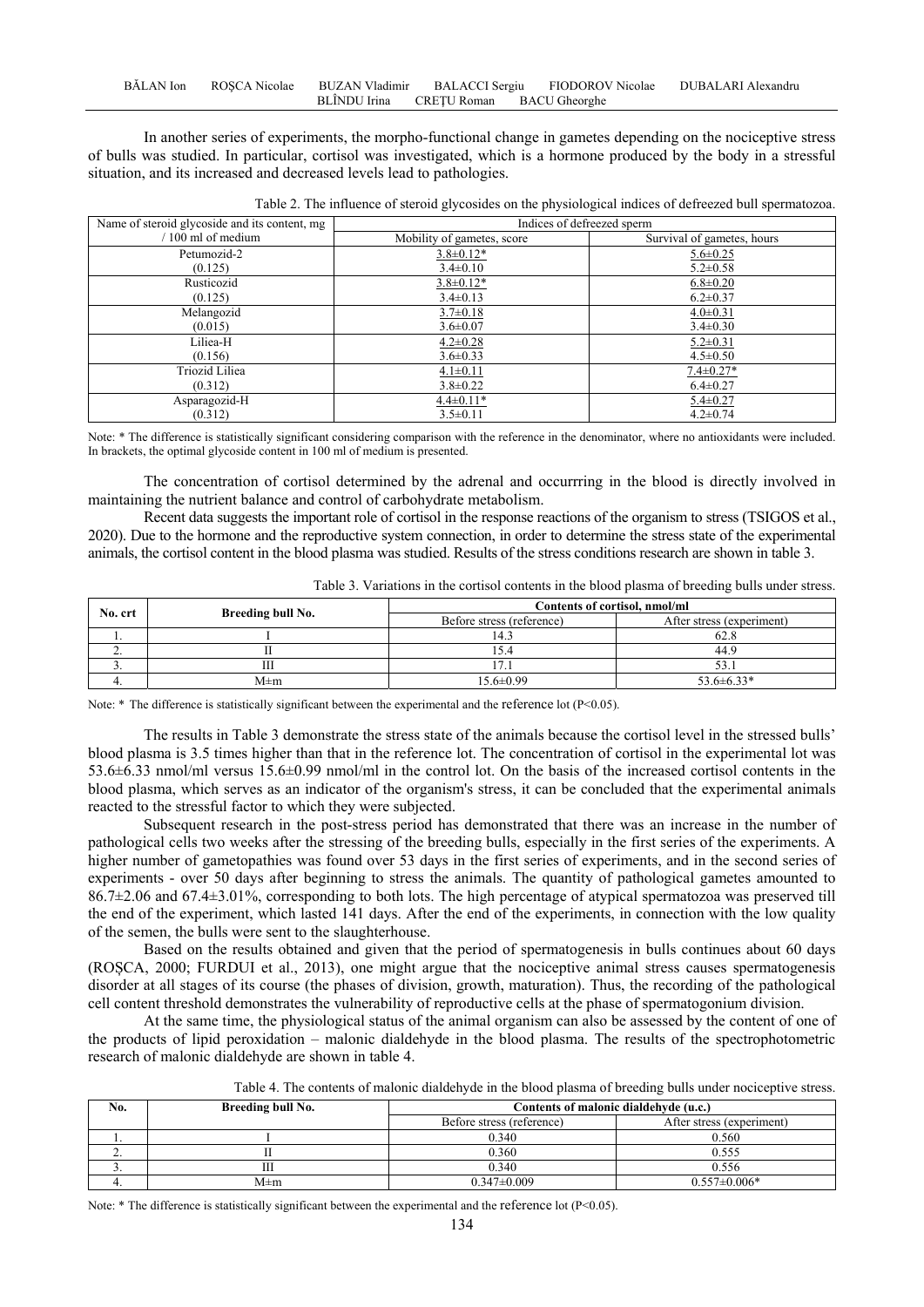The table data show that the content of malonic dialdehyde in the blood plasma of breeding bulls after the animals' nociceptive stress increases significantly from  $0.347\pm0.009$  to  $0.557\pm0.006$  u.c. (P<0.05). The variability of these indices confirms the stressogenic state of animals to the action of nociceptive factors.

Another research of the action of the nociceptive stress on the reproductive system is the study of the morphological status of reproductive cells after its impact. Given that in optimal conditions native sperm is characterized by a determined number of atypical cells, which is a normal phenomenon, the increase of this index may serve as a characteristic signal of a disorder of the functional activity of the animals' reproductive system. Subjecting animals to the action of nociceptive stressors leads to the loss of the ability to create the protection barrier and to maintain the balance of internal environment, including that of the reproductive system, being one of the most vulnerable.

In this context, research has been undertaken to study the influence of nociceptive stress on the occurrence of gametopathies in the seminal material of breeding bulls. The results of the study of the changes in pathological gamete occurrence in native bull sperm are shown in table 5.

| No.        | <b>Sperm harvesting</b><br>(days) | <b>State of gametes</b>  |                         |
|------------|-----------------------------------|--------------------------|-------------------------|
|            |                                   | Normal gametes, %        | Pathological gametes, % |
| Ι.         |                                   | The period before stress |                         |
| 2.         | 14 days                           | $86.8 \pm 1.12$          | $13.2 \pm 1.12$         |
| 3.         | The period after stress           |                          |                         |
| 4.         | 7 days                            | $83.3 \pm 2.14$          | $16.7 \pm 2.14$         |
| 5.         | 10 days                           | $69.3 \pm 2.79*$         | $30.7 \pm 2.79*$        |
| 6.         | 14 days                           | $52.1 \pm 2.80*$         | $47.9 \pm 2.80*$        |
| $\sqrt{2}$ | 21 days                           | $46.6 \pm 2.97*$         | 53.4±2.97*              |
| 8.         | 28 days                           | $45.7 \pm 3.34*$         | 54.3±3.34*              |
| 9.         | 31 days                           | $44.1 \pm 3.73*$         | $55.9 \pm 3.73*$        |
| 10.        | 50 days                           | $31.1 \pm 3.05*$         | $68.9 \pm 3.05*$        |
| 11.        | 57 days                           | $13.3 \pm 2.01*$         | $86.7 \pm 2.01*$        |
| 12.        | 71 days                           | $62.2 \pm 3.01*$         | $37.8 \pm 3.01*$        |

Table 5. The dynamics of the amount of pathological gametes in native bull sperm after nociceptive stress.

Note: \* The difference is statistically significant between the experimental and the reference lot (P<0.05).

From the table data it appears that, on the  $7<sup>th</sup>$  day after stress, the content of pathological gametes was  $16.7\pm2.14\%$  and this increase was not statistically truthful. By the  $10<sup>th</sup>$  day after the animals' stress the portion of pathological spermatozoa increased to 30.7±2.79%, the difference being statistically significant if compared to that of pathological forms in the prestressoric period, when it constituted 13.2±1.12%, (P<0.05). In the later period, from the 10th day after stressing up to the  $57<sup>th</sup>$  day, there was an increase in the percentage of morphologically abnormal reproductive cells, which confirms the fundamental thesis (ROȘCA, 2000), that stressogenic factors can stimulate the development of morphological spermatopathies in agricultural animals. The largest part of atypical spermatozoa was recorded on the 57<sup>th</sup> day after stress when it was 86.7 $\pm$ 2.01%, (P<0.05). On the 71<sup>st</sup> day after stress, a significant decrease in pathological cells was found, down to 37.8±3.01%, (P<0.05). One of the most common morphological changes of sperm was recorded in the acrosomal apparatus.

During this period and in the following, the concentration of gametopathologies remained at a high level, even until the  $140<sup>th</sup>$  day, after which the experiment was interrupted, and the animals, because of their high content of pathological spermatozoa, were transported to the slaughterhouse.

The research results show that in bulls subjected to nociceptive stressing, unlike the prestressoric period, the significantly increased level of pathological forms of gametes was kept on throughout the spermatogenesis process, for 2 months. After this period, their contents had been gradually decreasing, but the trend of depreciation of the seminal material was preserved for a long period, which had a negative effect on the reproductive capacity of the animals. At the same time, it has been recently reported (ROȘCA, 2000) that extreme conditions in nociceptive stress can be induced by translocation and aggregation of cytoskeletal proteins. Therefore, the recorded gametopathies can occur due to changes in polymers at the molecular level, transformations of linear and globular forms.

An inadequate reaction of the organism to extreme conditions can develop stress with serious consequences, in particular, by decreasing certain functions of the reproductive cells. The latter also predetermined the study of indices which characterize the functional state of spermatozoa under conditions of nociceptive stress. The research results are presented in table 6.

|--|

| No.      | <b>Experimental period</b>     | Functional indices of spermatozoa after dilution with lactose-glycerol-yolk<br>protective medium under stress |                                   |
|----------|--------------------------------|---------------------------------------------------------------------------------------------------------------|-----------------------------------|
|          |                                | Mobility, score                                                                                               | Longevity at $4^{\circ}C$ , hours |
|          | Prestressoric period (control) | $9.2 \pm 0.47$                                                                                                | $75.4 \pm 5.17$                   |
| <u>.</u> | Intrastressoric period         | $7.6 \pm 0.84$                                                                                                | $66.7 \pm 5.13$                   |
|          | Poststressoric period          | $6.8 \pm 0.63*$                                                                                               | $53.7\pm 6.82*$                   |

Note:  $*$  The difference is statistically significant between the prestressoric and the poststressoric period (P<0.05).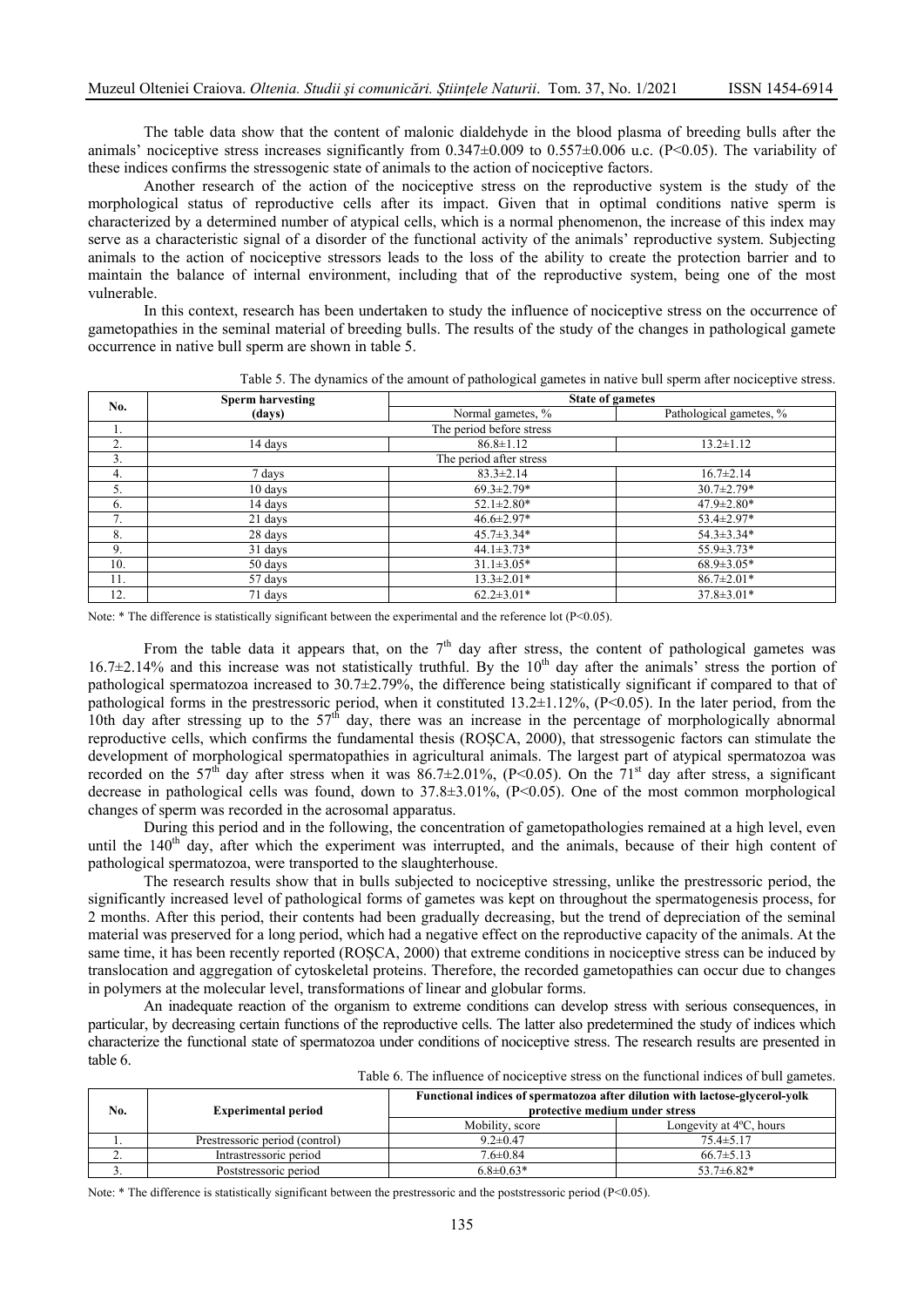The information presented in Table 6 demonstrates that nociceptive stress in bulls causes a significant decrease in reproductive cell mobility from  $9.2\pm0.47$  points in the prestressoric period to  $6.8\pm0.63$  points in the poststressoric period, (P<0.05). Also, in the experimental period, the longevity of spermatozoa decreased in the range from 75.4±5.17 to 53.7±6.82 hours, respectively in the pre- and poststressoric periods.

As a result of stress, the sex glands decrease their activity (RINCÓN-CORTÉS et al., 2019). Respectively, it is natural that in connection with this there is a disorder of spermatogenesis, which in mammals is sensitive to the action of various stressors of physical and chemical nature as well as of biologically active substances. Thermal factors are some of the physical factors that influence the process of reproductive cell formation (FURDUI et al., 2013). Information on nociceptive stressing and its influence on the state of spermatogenesis in the literature was not available.

### **CONCLUSIONS**

1. The variability of the malonic dialdehyde content in the bull sperm freezing-defreezing process denotes the action of oxidative stress at the technological stages of cryopreservation of semen. The increased value of malonic dialdehyde indices in the animal blood confirms the stressogenic state of the organism to the action of nociceptive factors as well.

2. The nociceptive stress of bulls negatively influences spermatogenesis by conditioning a drastic increase in gametopathies, predetermined by the vulnerability of reproductive cells in the phase of spermatogonium division, and causes a significant decrease in the functional indices of reproductive cells.

3. The significant increase in the cortisol content in bull blood plasma under stress demonstrates the intensity of the organism's response to the stress factor to which the animals were subjected.

4. To reduce the negative consequences of oxidative stress, the following steroid glycosides can be included as antioxidants in the synthetic medium for cryopreservation of bull semen: Petumozid-2, Rusticozid and Asparagozid-H.

#### **REFERENCES**

- BOISSONNEAULT G. 2002. Chromatin remodeling during spermiogenesis: a possible role for the transition proteins in DNA strand break repair. FEBS Lett. Pub Med. Free article. **514**(2-3): 111-114.
- BORONCIUC G. & BALAN I. 2008. *The structural-functional and biochemical changes in the biological at the crioconservation.* Chișinău. Tipographia. Academia de Științe a Moldovei. 632 pp.
- BOZHEDOMOV V. A., TOROPTSEVA MARIA V., USHAKOVA IRA V., SPORISH E. A., LOVYGINA NADEJDA A., LIPATOVA NINA A. 2011. Reactive oxygen species and the reproductive function of men: basic and clinical aspects (review). *Andrology and Genital Surgery.* Pub Med. Free article. **3**: 10-16. [In Russian].
- FURDUI I., BALAN I., CIOCHINĂ VALENTINA., BORONCIUC G. 2013.*Temperature-dependent reactions of the during cryopreservation.* Chișinău. Tipographia. Academia de Științe a Moldovei. 608 pp. [In Russian].
- GALAKTIONOVA LIDIA P., MOLCHANOV A. V., EL'CHANINOVA SVETLANA A., VARSHAVSKIY B. Y. 1998. State of peroxidation in patients with gastric and duodenal ulcer. *Klinicheskaya Laboratornaya Diagnostika*. Pub Med. Free article. **6**: 10-14. [In Russian].
- GALIMOVA ELMIRA F., PAVLOV V. N., GALIMOV S. N. 2013. Protective effect of measured physical oxidative stress load spermatozoa. *Andrology and Genital Surgery.* Pub Med. Free article. **14**: 40-43. [In Russian].
- GREABU M. 2001. *Biochimia cavității orale.* Edit. Tehnica. Bucureşti. 232 pp.
- MICLEA ILEANA, ZĂHAN M., MICLEA V., HETTIG ANDREA, ROMAN I., GHIURU F. 2010. Influence of Alpha-tocopherol on swine embryo development. *Bulletin UASVM-Animal Science an Biotechnologies.* University of Agricultural Sciences and Veterinary Medicine. Timişoara. Romania. **67**(1-2): 403-408.
- MOREIRA DA SILVA F., MARQUES A., CHAVEIRO A. 2010. Reactive Oxygen Species: A Double-Edged Sword in Reproduction. *Open Veterinary Science Journal*. University of the Azores, Department of Agrarian Sciences, Animal Reproduction – CITAA 9701-851, Angra do Heroísmo, Portugal. **4**: 127-133.
- MUNCHER Y., SOD-MORIAH U. A., WEIL SIMY, ROSENSTRAUCH AVI, FRIEDLANDER M. 1995. Intratesticular retention of sperm and premature decline in fertility in domestic rooster, *Gallus domesticus*. *Journal. Zoo*logy. Revista Brasileira de Ciência Avícola. **273**(1): 76-81.
- PIERCE S. B., YOST CYNTHIA., BRITTON JESSICA S., LOO LENORA W. M., FLYNN ERIN M., EDGAR B. A., EISENMAN R. N. 2004. Myc is required for larval growth and endoreplication in Drosophila. *Development*. Pub Med. Free article. **131**(10): 2317-2327.
- RINCÓN-CORTÉS M, HERMAN J. P, LUPIEN SONIA, MAGUIRE JAMIE, SHANSKY REBECCA M. 2019. Stress: Influence of sex, reproductive status and gender. Neurobiology of Stress. APA Psyc Net. **10**: 100155(1-6).
- ROȘCA N. 2000. Morphofunctional changes in bull and rooster gametes depending on how the animals are stressed. *Tesis*. Institute of Fiziology and Sanocreatology. Chișinău, Moldova. 131 pp.
- TSIGOS C., KYROU I., KASSI EVA, CHROUSOS G. P. 2020. Stress: Endocrine Physiology and Pathophysiology. Endotext. www.endotext.org.